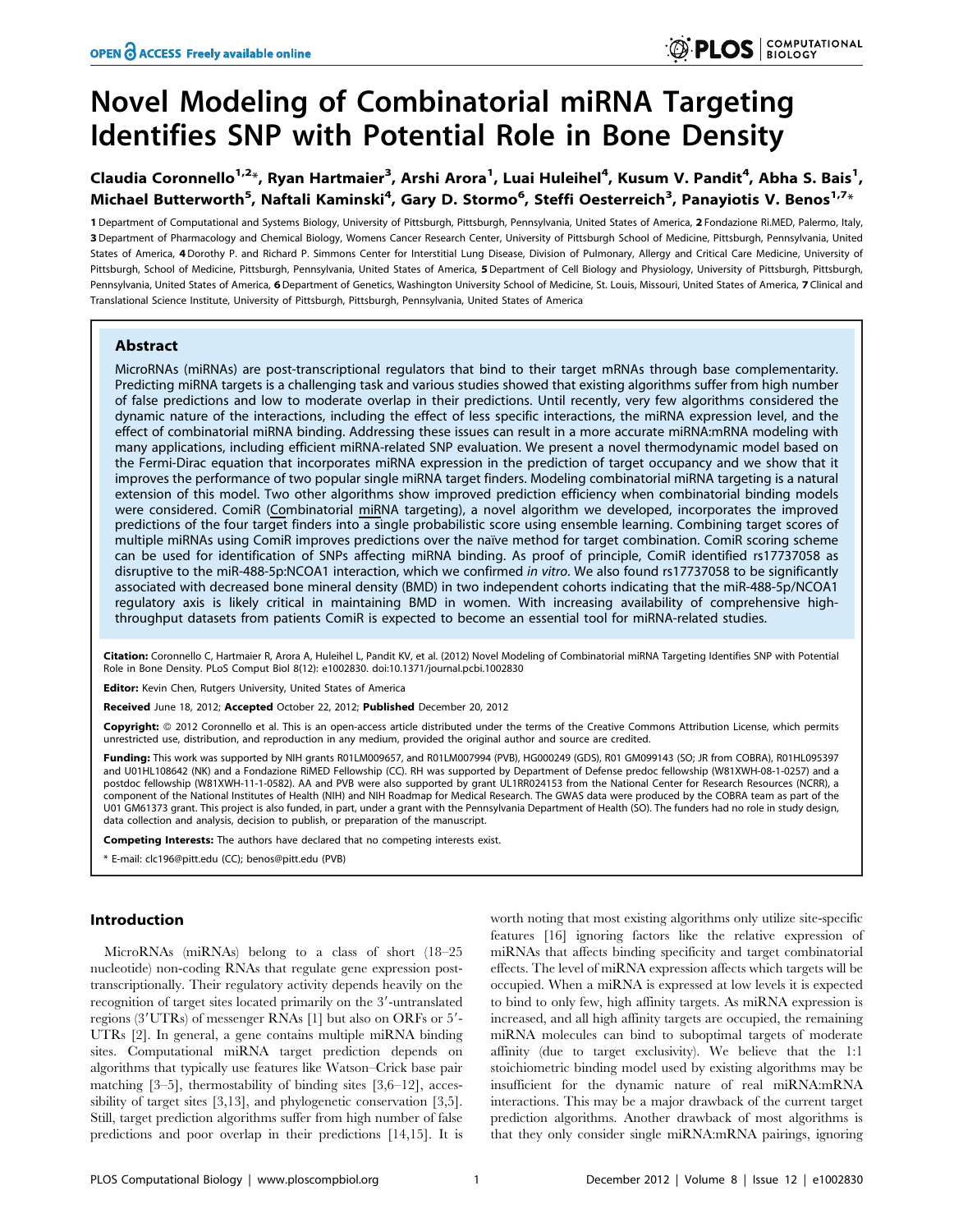#### Author Summary

MicroRNA genes (miRNAs) are small non-coding RNAs that regulate the expression levels of mRNAs post-transcriptionally. miRNAs are critical in many important biological processes, like development, and are important markers for many diseases. Identifying the targets of miRNAs is not an easy task. Recent developments of high-throughput data collection methods for identification of all miRNA targets in a cell are promising, but they still depend on computational algorithms to identify the exact miR-NA:mRNA interactions. In this paper we present a novel algorithm, ComiR, which addresses a more general question, that is, whether a given mRNA is targeted by a set of miRNAs. ComiR uses miRNA expression to improve the targeting models of four target prediction algorithms. Then it combines their predicted targets using a support vector machine. By applying ComiR to single nucleotide polymorphism (SNP) data, we identified a SNP that is likely to be causally associated to osteoporosis in women.

the fact that multiple miRNAs, each with a moderate effect, can collectively alter significantly the expression levels of a given mRNA. Extending single pairing predictions to the union or intersection of targets of multiple miRNAs does not solve this problem since these models do not consider multiple moderate binding effects and they also tend to be either very conservative or having large numbers of false positive predictions, respectively. Until recently, the only notable exceptions were PicTar [10] and GenMir++ [17]. PicTar uses a hidden Markov model to determine targets of multiple miRNAs, but it does not consider the miRNA expression in determining the relative binding. GenMir++ implements an elaborate Bayesian framework to model miR-NA:mRNA dependencies using expression data and prior targeting information. The prior information is provided in binary form (putative targets/non-targets) and the effect of multiple miRNAs on a given mRNA is inferred using an expectation maximization (EM) algorithm. TaLasso [18], a recently published algorithm, combines miRNA expression with prior database information to infer regulation of mRNAs from a set of miRNAs using a lasso regression method to determine the activities of various miRNAs. Finally, Jayaswal et al. [19] proposed another method for finding multiple (many-to-many) miRNA:mRNA interactions by following a two-step approach. First, they identify miRNA and mRNA expression clusters and in the second step they find associations between them. In this case, there is no quantitative modeling of particular interactions. These algorithms have in common that they use miRNA expression to drive the target prediction for sets of miRNAs, but none of them has an underlying suitable thermodynamic model to account for target exclusivity. Furthermore, none of these algorithms has been used before to quantitatively rank single nucleotide polymorphisms (SNPs) affecting miRNA targeting. In general, so far, the evaluation of miRNA-related SNPs in disease has been done with more straightforward approaches [20,21].

Until recently, a major obstacle for developing comprehensive miRNA binding models was the small number of available experimentally validated target pairs. This is now changing with the development of new experimental approaches that promise to generate validated miRNA:mRNA target data in a high-throughput fashion. One such technique is based on immunoprecipitation (IP) of miRISC proteins (RNA-induced silencing complex) [22], which probes the abundance of target mRNA bound to a mature miRNA. Although the actual miRNA:target pairs are not

determined by this technique, the analysis of such datasets combined with the relative abundance of mRNAs and miRNAs [23] is critical for understanding the true cooperative interactions and model them in a quantitative way. Crosslinking immunoprecipitation (CLIP) is another recently developed and promising method. Both HITS-CLIP [24] and PAR-CLIP [25] allow for the miRNA target region to be determined in a narrow window on the mRNA. The high-throughput datasets these methods provide are ideal for developing methods to help a better understanding of the miRNA:mRNA targeting process.

This paper addresses various issues related to miRNA targeting. First, we show that miRNA targets generally act additively in regulating mRNA expression. This was previously postulated but – to our knowledge– never put in test. Second, we show that using miRNA expression to appropriately weigh miRNA targets can result in efficient additive combinatorial models. To that extent we develop a novel thermodynamic model for miRNA binding, based on the Fermi-Dirac equation and we show that using this model improves prediction accuracy and target overlap of PITA [26] and miRanda [27]. Prediction efficiency of TargetScan [28] and mirSVR [29] is also improved by weighting multiple miRNA targets by miRNA expression and combining their target scores additively. Third, we use a Support Vector Machine (SVM) to combine the improved predictions of these four algorithms in ComiR (Combinatorial miRNA targeting), our novel algorithm that is designed to address the question of how likely is for a set of miRNAs with known expression levels to influence the expression of a given mRNA. The algorithm is tested on previously published miRISC protein IP independent datasets, ranging over three species, D. melanogaster, C. elegans and H. sapiens. Finally, we show that ComiR scoring scheme is suitable for ranking SNPs affecting miRNA binding. As a proof of principle, we used ComiR scoring for ranking the genes of the estrogen receptor (ER) pathway and we predicted that SNP rs17737058 would disrupt a miR-488-5p binding site in NCOA1. We subsequently confirmed the interaction in vitro and we found the SNP to be associated with decreased bone mineral density in two independent datasets. These results illustrate the predictive power of ComiR and that rs17737058 should be further studied as a risk factor for osteoporosis. This is an important ComiR application, since identifying functional DNA sequence variants will be critical in the era where plentiful information will become readily available for many diseases.

#### Results

#### Evidence for additivity in miRNA targeting

First, we examined whether cooperativity is an important factor in miRNA targeting. Let-7d, miR-30b and scrambled miRNA were transfected into human fetal lung fibroblast and microarray analysis was performed. Log<sub>2</sub> of fold change  $(FC)$  in transcript abundance was measured with respect to scrambled miRNA transfection after let-7d transfection (FC<sub>I</sub>), miR-30b transfection  $(FC_m)$  or let-7d/miR-30b co-transfection  $(FC_{lm})$ . Differentially expressed mRNAs were identified with SAM analysis (qval $\leq$ 0.05) in each of the three experiments. In particular, 1,413 genes were significantly down-regulated post let-7d transfection (746 of them were only down-regulated in the let-7d transfection), 1,819 post miR-30b transfection (966 of them were only down-regulated in the miR-30b transfection) and 1,039 after both miRNAs were transfected. The 132 out of the 1,039 down-regulated genes were identified only in the co-transfection experiment, indicating that these were targets on which miRNAs act co-operatively. We used stepwise regression to test the potential miRNA additive effect on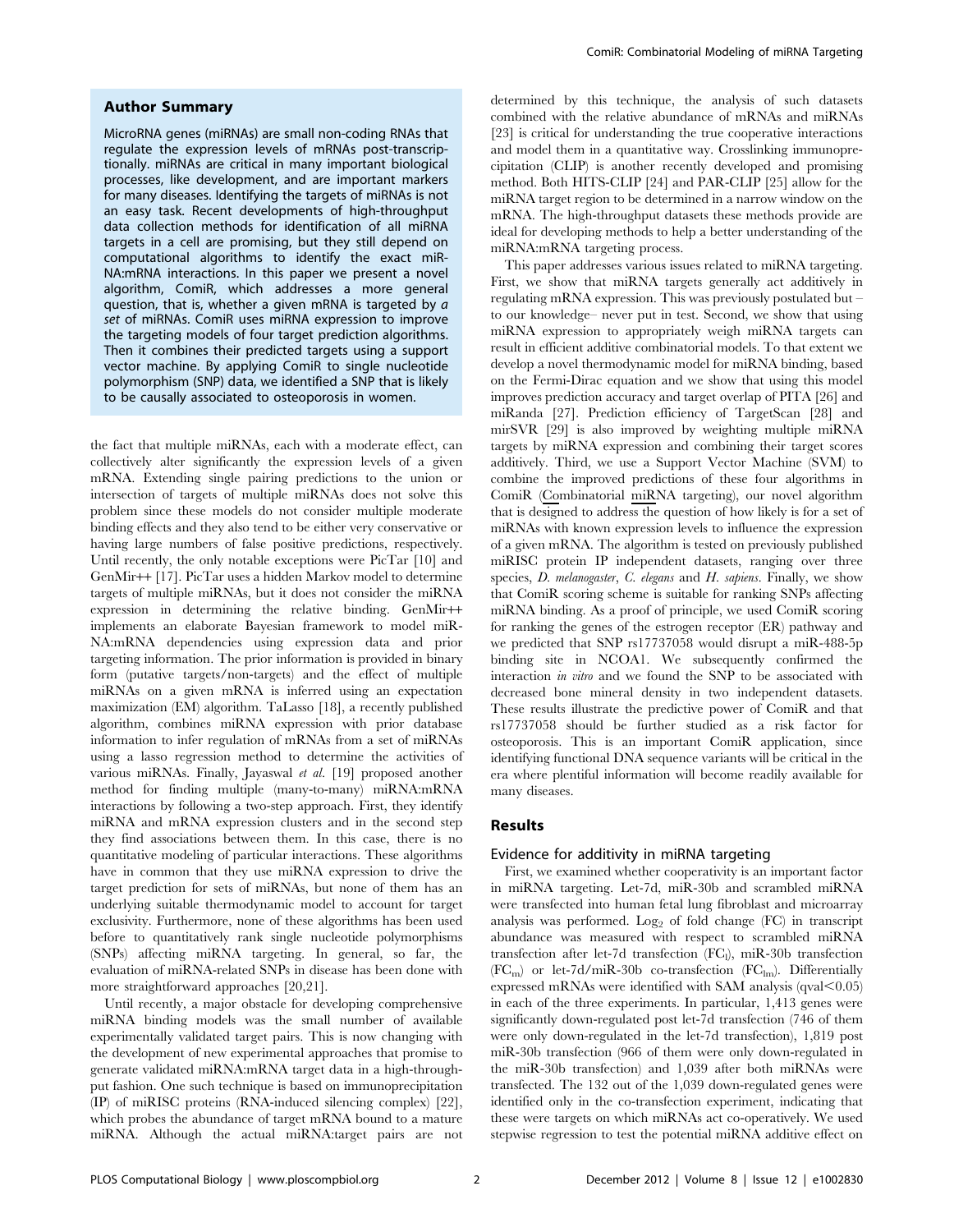the fold change of the target genes. Our model is:

$$
FC_{lm} = \mathcal{F} + a_1 \cdot FC_m + a_2 \cdot FC_l + a_3 \cdot FC_l \cdot FC_m
$$

where  $\Im$  is the intercept. We performed a backward elimination by eliminating the less significant variables. The elimination of the variable from the regression model always causes a decrease of the resulting  $R^2$  value of the regressions. We found that the let-7d and miR-30b mRNA interactions are additive for most genes: small decrease of the  $R^2$  value was observed when the cross product term was eliminated (from 67.1% to 67.05%; both p-val $\leq 10^{-15}$ ). However, when the regression model was applied to the subset of the 132 genes that were found to be significantly down-regulated only in the co-transfection experiment, then elimination of the cross product term significantly impacts the  $\mathbb{R}^2$  value (p-value changes from  $10^{-3}$  to 0.06). Notably, all weights obtained were  $\leq$ 1, which probably reflects the saturation and competition effects on the miRISC machinery by the transfections [30]. The complete list of the regression coefficients is provided in Table S1.

Figure S1 presents the distribution of binding sites for the genes that were down-regulated in the single transfection experiments only (red and yellow bars), in all three experiments (green bars) and in the co-transfection experiment only (black bars). We see that in all but the last category a higher percentage of genes has few (1 or 2) binding sites, whereas for the genes were co-operativity was observed had generally more sites (4 or 7). This indicates that co-operativity may be more important when a large number of sites is present in a gene.

## Incorporating miRNA expression improves prediction efficiency of multiple targets

Considering miRNA expression in the thermodynamic binding model. The thermodynamic model employed for miRNA:mRNA interactions in algorithms like PITA [26] and miRanda [27] assumes that binding occurs between a single miRNA and a single target in equilibrium. We developed a novel thermodynamic model based on the Fermi-Dirac (FD) equations, which takes into account both binding affinity and miRNA expression in determining the binding potential. The idea is similar to previous successful modeling of transcription factor binding activities performed by one of us [31] and others [32]. Suppose that miRNA *i* (*miR<sub>i</sub>*) has  $n_{ik}$  binding sites  $BS_{ijk}$  $(j = 1, \ldots, n_{ik})$  on mRNA k. The reversible reaction of binding of mi $R_i$  to the particular binding site  $BS_{ijk}$  is:

$$
miR_i + BS_{ijk} \rightleftharpoons miR_i : BS_{ijk}
$$

The equilibrium binding constant of the mi $R_i$  to the binding site  $BS_{iik}$  is:

$$
K_i = \frac{[miR_i : BS_{ijk}]}{[miR_i][BS_{ijk}]}
$$

The probability of  $BS_{ijk}$  to be bound by mi $R_i$  is:

$$
P(miR_i: BS_{ijk}) = \frac{[miR_i: BS_{ijk}]}{[miR_i: BS_{ijk}] + [BS_{ijk}]} = \frac{1}{1 + \frac{1}{K_i[miR_i]}} = \frac{1}{1 + \frac{1}{K_i[miR_i]}}
$$
(1)

where  $E_{ijk} = -RT \cdot ln(K_i)$  is the standard free energy of binding and  $\mu = RT \cdot ln([miR_i])$ . The probabilistic score of Eq. 1 gives a natural way to combine the effect of multiple targets (from the same or multiple miRNA genes) on a given gene.

FD score : 
$$
S_k = \sum_{i=1}^{N} \sum_{j=1}^{n_{ik}} P(miR_i : BS_{ijk})
$$
 (2)

For the gene  $k$  the FD score is the sum of probabilities over all binding sites  $(n_{ik})$  and all the considered miRNAs  $(N)$ . In Eq. 1, as  $E_{ijk}$  we can use the energy score provided by PITA or miRanda (typically negative values) and [miRi] is the concentration of miRNA i. As an estimate of the miRNA concentration in this paper we use its expression level. In this way, the binding sites with very negative energies and high expression level give the major contribution to the combined score. We call this method weighted score method to distinguish it from the naïve method, according to which a gene is predicted to be a target of the miRNA set if it is a target of at least one of the miRNAs in the set. We compared the FD model to the naïve method on PITA and miRanda predictions of the targets of the 28 miRNAs in the Ago1-IP positive Drosophila dataset (see Materials and Methods). For both the naïve and the weighted score method, we considered the predicted genes associated with the top 10% of scores of each tool (i.e.  $\sim$ 1100 genes) as targets. Although miRanda and PITA use related thermodynamic models, their overlap is poor (Figure 1A), reaching only 38% of the total predicted targets. When the FD model (Eq. 2) was used, the overlap was substantially improved, reaching 82% (Figure 1B). Using the positive and negative datasets (see Materials and Methods), we calculated the ROC curves of the performance of the two methods (Figure 1C) and we found that both sensitivity and specificity improves substantially with the use of the FD model for score combination. The AUC was improved by 18% and 16% in the case of PITA and miRanda, respectively.

Considering miRNA expression in other target prediction methods. Not all the target prediction algorithms use a thermodynamic model. TargetScan [28] for example uses a simple *n*-mer match and mirSVR [29] combines predictions of individual miRNA:mRNA targets from multiple algorithms using support vector regression. For these algorithms, miRNA expression can be used to weigh the score of target combinations (weighted sum score or WSUM) using Eq. 3:

WSUM score : 
$$
S_k = \sum_{i=1}^{N} S_{ik} \cdot [miR_i]
$$
 (3)

where we sum the target scores  $S_{ik}$  detected for each miRNA, weighted by the relative expression level of the miRNA. Considering miRNA expression through Eq. 3 when combining miRNA targets improves the performance of TargetScan and mirSVR, although the improvement in this case is moderate (TargetScan AUC: 0.82 (WSUM) vs. 0.79 (naïve); mirSVR AUC:  $0.82$  (WSUM) vs.  $0.80$  (naïve)). In any case, these results show that regardless of the magnitude, incorporation of miRNA expression when combining targets of multiple miRNAs improves prediction efficiency of all four methods.

## ComiR: Integration of multiple prediction algorithms and miRNA expression data

Based on the previous results, we developed ComiR (Combinatorial miRNA targeting), a novel algorithm that integrates the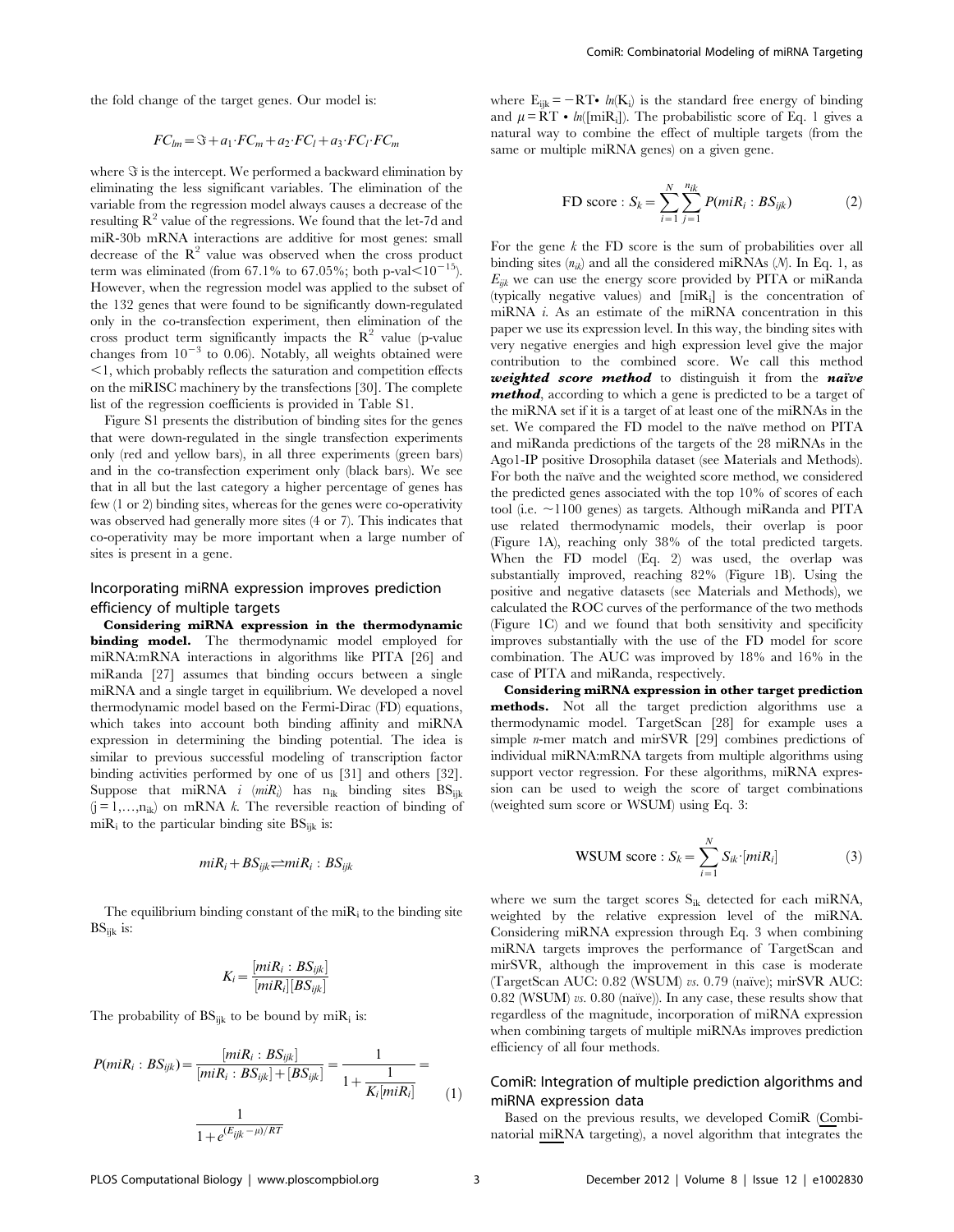

Figure 1. The effect of Fermi-Dirac model in miRNA target **prediction.** (A) Overlap of predicted targets from PITA and miRanda using a naïve combination of energy scores. (B) Target overlap between PITA and miRanda using the Fermi-Dirac energy score combination. (C) Receiver-operating Characteristic (ROC) curves of PITA and miRanda predictions with naïve (solid lines) and Fermi-Dirac (broken lines) energy score combination. AUC: area under the curve. Positive and negative sets were derived from the Ago1 IP data (Materials and Methods).

doi:10.1371/journal.pcbi.1002830.g001

predictions of four top target prediction tools: PITA [26], miRanda [27], TargetScan [28] and mirSVR [29], into a single score. See Text S1 for more details about the implementation of the existing target prediction tools. First, each algorithm is run separately and for a given mRNA we identify all binding sites of each miRNA in its 3'UTR. Then, we incorporate miRNA expression and we additively combine the individual target scores using either Eq. 2 in the cases of PITA and miRanda (FD score), or Eq. 3 in the cases of TargetScan and mirSVR (WSUM score). By considering the miRNA expression in target score integration (Eq. 2 and Eq. 3) ComiR improves the efficiency of the corresponding algorithms as we showed above. The scores of the four tools for each mRNA are then combined through an SVM with linear kernel trained on the Drosophila RISC IP dataset [22] (see Materials and Methods). The target prediction score of ComiR is the class probability value computed by using the trained SVM model. Hence, ComiR scores range from 0 to 1 and higher scores correspond to higher probability of an mRNA being a functional target of the particular set of miRNAs. For the SVM implementation we used the 'e1071' R library. The general framework of ComiR is presented in Figure 2. The normalization step is a cross-species normalization of the score distributions (see Text S1 and Figure S2).

ComiR outperforms existing algorithms within and across species

ComiR training and testing in Drosophila AGO1 IP datasets. ComiR was trained on the balanced Drosophila RISC IP dataset derived from [22], as we describe in Materials and Methods. In order to assess whether ComiR offers an improvement over the standard methods, we applied it to two Drosophila-derived datasets as well as independent datasets from C. elegans and humans. For the Drosophila, we first performed a self-test, which –as expected– showed ComiR to perform better than all other algorithms (Figure 3A;  $AUC = 0.85$  compared to a low value of 0.69 for miRanda and a high value of 0.81 for mirSVR). Using the pROC package [33] we found that this difference was statistically significant for miRanda (p-value =  $10^{-5}$ ) and PITA (p-value =  $10^{-3}$ ). We also performed the leave-one-outcross-validation (LOOCV) on this dataset with similar results (Figure S3A). Then we tested ComiR on a separate Drosophila dataset that was not used for training. This set consisted of Set III as positive examples and those Set IV genes that were not used for training as negative examples. Since none of these mRNAs was used in training, we consider this to be an external validation on a dataset from the same species. Interestingly, we found that all algorithms performed slightly worse, which might reflect to the less stringent conditions this set was derived from. Still, ComiR outperformed the other four algorithms with an AUC value that was  $12-17\%$  better (Figure 3B; AUC = 0.74 compared to a low value of 0.64 for miRanda and a high value of 0.66 for mirSVR). In the external Drosophila dataset, ComiR performance was statistically significantly higher compared to all four tools (p-values from  $10^{-8}$  to  $10^{-16}$ ).

Drosophila-trained ComiR predicting C. elegans targets. The C. elegans test data set includes a list of 49 miRNAs with known expression and two sets of mRNAs that are IP enriched with AIN1 and/or AIN2 proteins. We considered the 568 genes enriched in both AIN1 and AIN2 IP experiments as true targets (positive dataset), but in this case there is no suitable negative dataset. The Drosophila-trained ComiR was used to predict the targets of the 49 C. elegans miRNAs. Given a specific threshold, we compare the total number of genes predicted as functional targets in the whole set with the number of genes predicted as functional targets within the test set only. The enrichment of predicted genes in the test set is statistically significant, with a p-value lower than  $10^{-16}$ . We compared the results obtained with the naïve generalization of the other existing tools. Since we have no suitable negative examples in this dataset, we cannot calculate a proper ROC curve (nor a p-value). Thus, in Figure 3C we plot the percent of predicted targets versus the threshold and we calculate the AUC although we note that this is not a standard ROC curve. We observe that ComiR performs always better than the other four algorithms on the C. elegans IP enriched mRNA dataset. Out of the 49 miRNAs contained in this test set, only one (miR-79) was included in the Drosophila training set. Exclusion of this miRNA from the worm test set did not alter the results (data not shown).

Drosophila-trained ComiR predicting H. sapiens PAR-CLIP targets. PAR-CLIP [25] and HITS-CLIP [24] methods can provide useful datasets for testing the efficiency of our algorithm. In our analysis we considered the 27 most highly expressed miRNAs, which had been simultaneously blocked in the human PAR-CLIP experiment [25]. Furthermore, we assess the efficiency of target prediction tools by comparing the change in transcript's abundance, or fold change, with the target prediction tool's scores, under the hypothesis that functional targets of the 27 miRNAs are the ones with the highest change of decreasing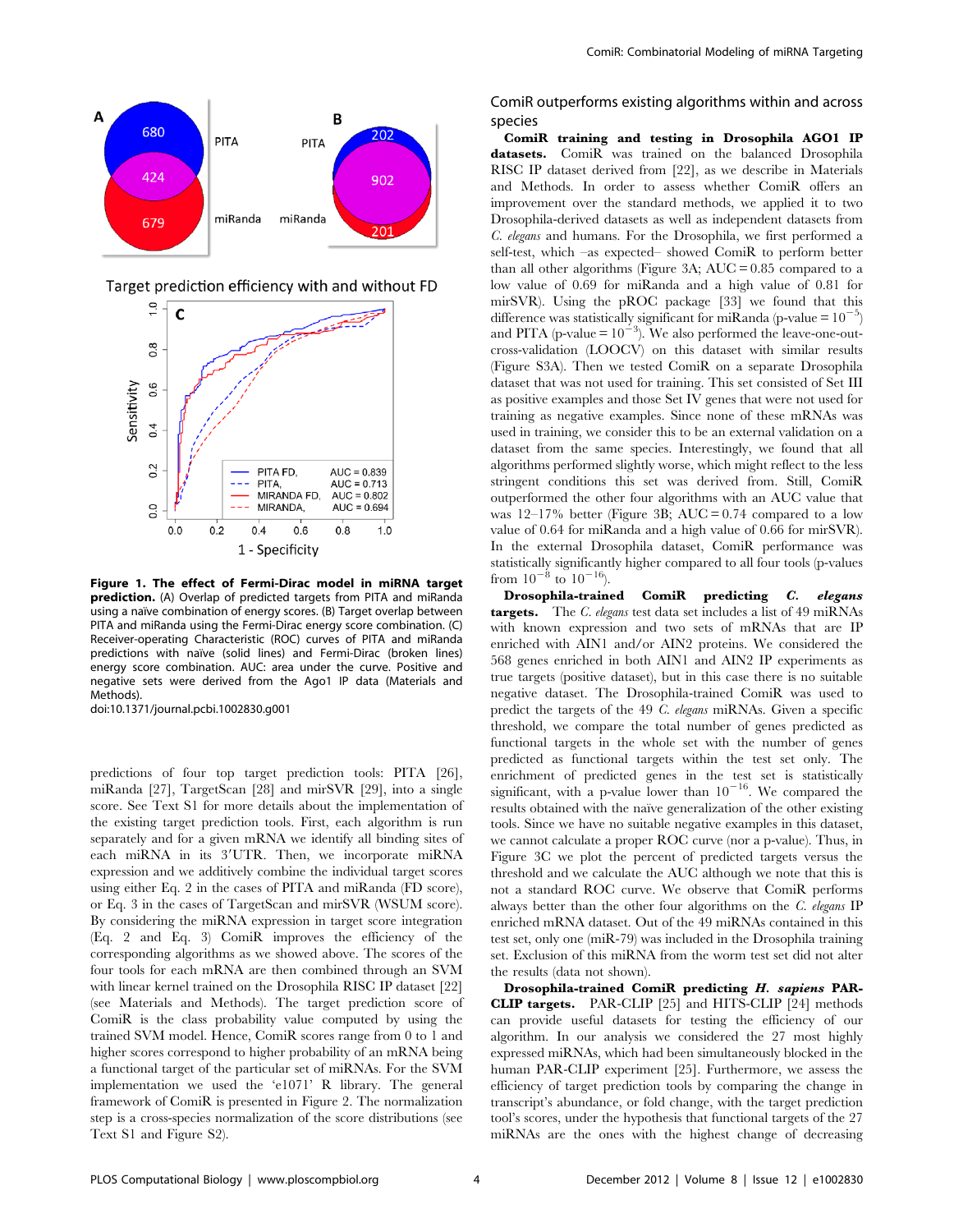

Figure 2. ComiR schema. doi:10.1371/journal.pcbi.1002830.g002

transcript's abundance. None of these miRNAs was included in the Drosophila training dataset, thus the PAR-CLIP is another independent test set. First, we tested how the target prediction tools perform when the binding site search in the 3'UTRs is restricted on the Crosslink-Centered Regions (CCRs, see Material and Methods). Restricting the search region offers a considerable advantage to all prediction algorithms. ROC analysis showed that the Drosophila-trained ComiR model performs 22–35% better than the other target prediction tools in detecting human functional targets (Figure 3D;  $AUC = 0.89$  compared to a low value of 0.66 for TargetScan and a high value of 0.73 for mirSVR). In the case of the human PAR-CLIP dataset, ComiR performed statistically significantly better compared to all four tools (p-values  $10^{-16}$  for all algorithms). Unlike the other species where TargetScan returns a binary answer (without considering evolutionary conservation), for human data it provides a ''context score'', which we used to plot a continuous ROC curve (Figure S3B). The plot showed that TargetScan context score provides a superior measure for collective target predictions over all other algorithms except ComiR. In fact, the AUC for ComiR was still 9.5% larger than that of TargetScan (p-value =  $10^{-12}$ ). For completeness of the analysis, the precision-recall curves of the two Drosophila and the human datasets are presented in Figure S4. To perform the precision-recall curves we used the 'ROCR' R library [34].

Next, we considered the complete sequences of the 3'UTR, which is a broader but more commonly used dataset. In Figure S5, we report the empirical cumulative distribution function (ecdf) of the change in expression of the mRNAs after blocking the top 27 miRNAs. Genes containing at least one CCR in their 3'UTR sequence are grouped in deciles with respect to their target prediction score. In case of TargetScan, genes are grouped in two groups, predicted targets and predicted non-targets. We compare the ecdf of change in expression of mRNAs containing CCRs (colored lines) with the ecdf of mRNAs without CCRs (black line), by using the two-sample Kolmogorov-Smirnov (KS) distance and the Wilkoxon (W) rank test. The results are presented in Table S2. We observe that mRNAs with higher target prediction scores  $(1<sup>st</sup>)$ deciles) are always the farthest with respect to the reference distribution (Figure S5, black line and D values of the KS test (dKS) in Table S2), meaning that computational prediction tools are able to distinguish the functional targets. A comparison of the reference distribution of scores with the KS distances and the means of the ecdfs of the lower deciles shows that ComiR

(normalized by rank) outperforms all the other considered tools (Table S2).

Drosophila-trained ComiR predicting miRNA transfection results in human lung fibroblasts. We run ComiR on the down-regulated genes resulting from the let-7d and miR-30b transfection and co-transfection experiments. Table S3 shows that for the top 20%, 25% and 30% of the predicted targets of each of the four tools, ComiR is generally more sensitive but less specific than each of them. mirSVR on the other hand is the most specific but the least sensitive in all cases. However, transfection experiments do not yield optimal datasets for testing miRNA target prediction, because of the severe perturbations they cause in the cell [30]. In such cases, miRNA-mediated gene regulation is not based solely on the miRNA:target binding energy, but also on the competition for the introduced and endogenous miRNAs for the available AGO proteins in the cell.

### Inclusion of miRNA expression drives the improvement in target prediction

ComiR is a multi-step algorithm that calculates the probability of an mRNA being targeted by a set of miRNA genes. First, depending on the prediction tool, it uses the FD score (Eq. 2) or the WSUM score (Eq. 3) to incorporate the expression of each miRNA and to combine the scores of individual targets of the miRNA set in a single score. The FD score combination is used when the primary target finding tool is either miRanda or PITA (where binding energies are used for the scoring); whereas the WSUM score combination is used for TargetScan or mirSVR. Subsequently, an SVM is used to incorporate the prediction scores of the four individual tools into a single probabilistic score characteristic of the probability that this set of miRNAs target a particular mRNA. We investigated how much the ComiR score combination of multiple targets contributes to the improved performance over a naïve combination of scores. Figure 4 shows that considering miRNA expression through the FD score or WSUM score always improves the SVM integration of any combination of target finders, although the degree of improvement depends on the particular tool combination and the dataset used. In all three datasets the performance of the SVM with the improved combined scores of PITA, miRanda and TargetScan (PMT in Figure 4) is almost as good as the SVM with all four algorithms (Figure S6). The smallest improvement the ComiR score offers is for the TargetScan/mirSVR combination. Also, in the Drosophila external dataset, the ComiR score combination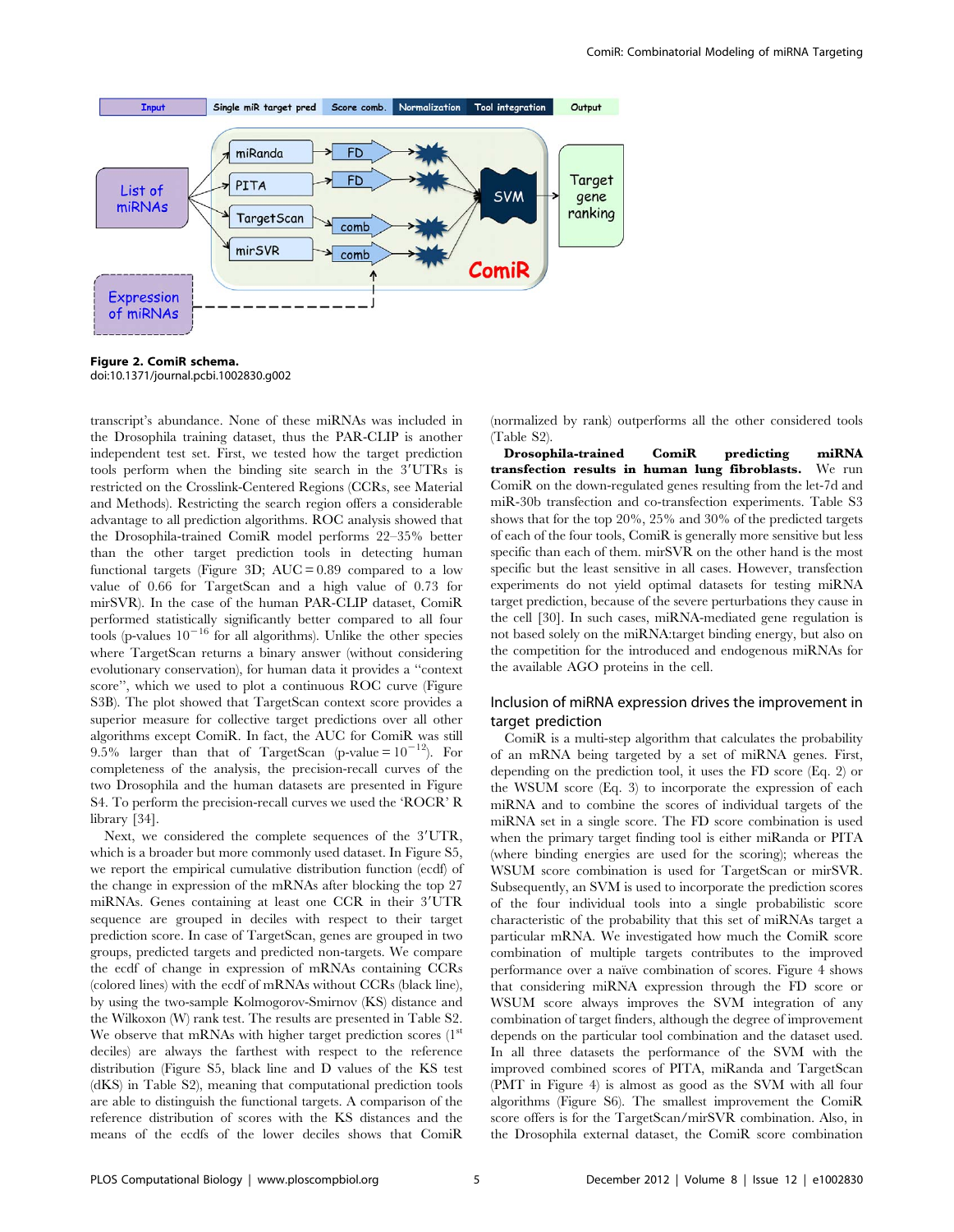

Figure 3. Predicting efficiency of Drosophila-trained ComiR on various datasets. (A) Self-test on the Drosophila Ago1-IP dataset consist of Set I (positive examples) and equal number of negative examples (from Set IV). (B) Performance on an external Drosophila Ago1-IP dataset consisting of Set III (positive examples) and the remaining of Set IV (negative examples). This Drosophila dataset was not used in training ComiR. (C) SN vs. threshold on an external C. elegans AIN-IP dataset (not an ROC curve due to inability to define a negative dataset). (D) Performance on an external human PAR-CLIP dataset. In all cases, TargetScan was used without the evolutionary conservation feature resulting in a binary outcome. For the human dataset the reader can find a continuous TargetScan ROC curve in Figure S3B, plotted using the context score. doi:10.1371/journal.pcbi.1002830.g003

substantially improves the performance of most dual tool combinations (except TargetScan/mirSVR) and all the 3- and 4 tool combinations. In the human PAR-CLIP dataset we see that in general when scores are combined with the naïve model, TargetScan has the best performance, followed by mirSVR, PITA and miRanda. However, with the ComiR model for incorporation of miRNA expression (FD score or WSUM score) PITA and miRanda become better than mirSVR. Finally, in all datasets we see that the improvement of prediction accuracy is higher when the FD score is used (i.e., for of PITA and miRanda) than when the WSUM score is used (TargetScan and mirSVR). This indicates that the Fermi-Dirac model is indeed more accurate representation of the binding dynamics of miRNA:mRNA targeting, thus bringing the efficiency of PITA and miRanda closer to that of TargetScan and mirSVR. All the above indicate that incorporating miRNA expression in general and the Fermi-Dirac model in particular offer a very efficient way for combining individual target scores compared to the naïve model.

## ComiR predicts that rs17737058 disrupts an interaction critical for bone mineral density

The importance of the estrogen signaling, through the estrogen receptor  $\alpha$  (ER $\alpha$ ) pathway in bone maintenance is well established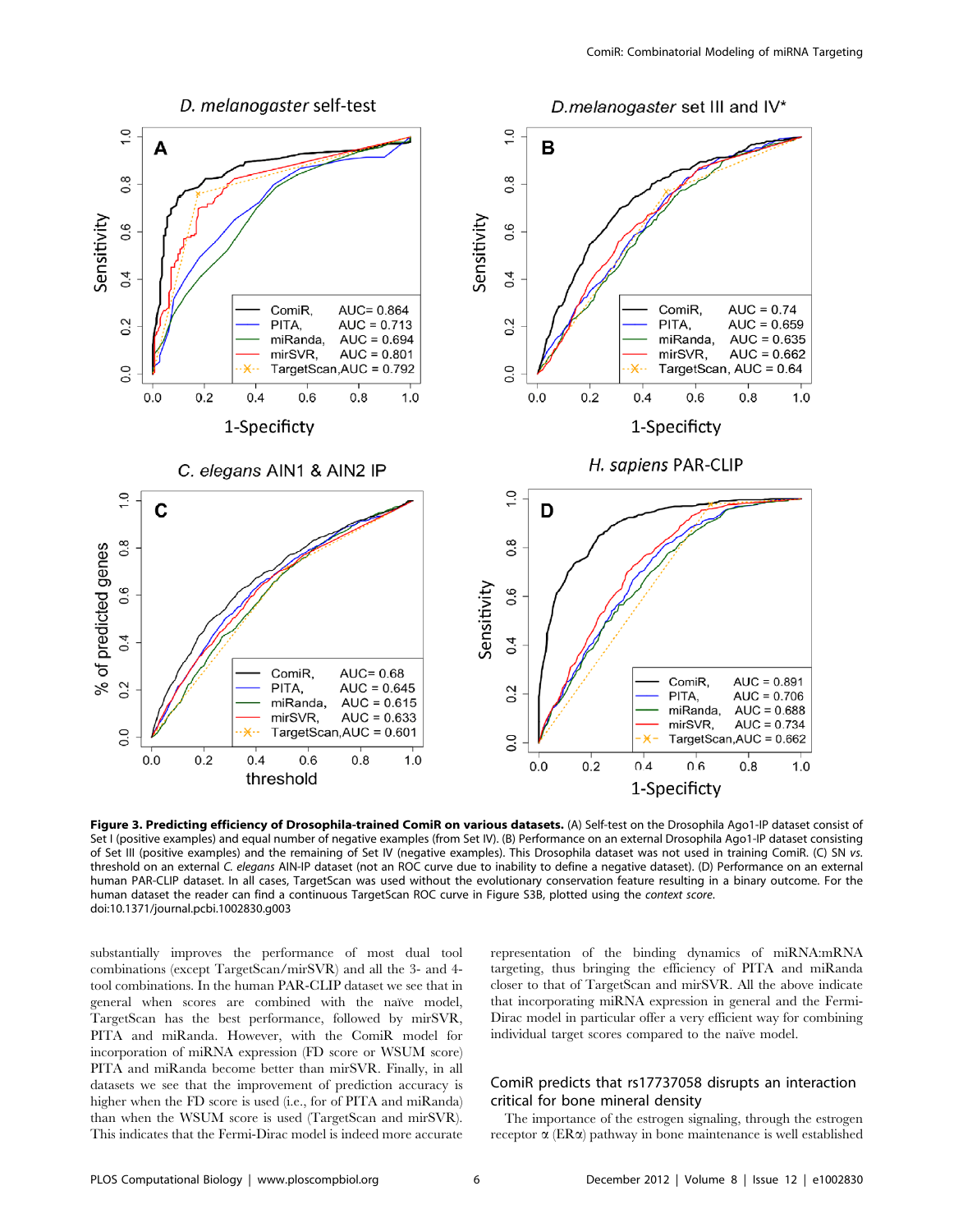

Figure 4. Comparison of SVM models for multiple miRNA targets. Multiple miRNA target scores are combined using the naïve model (red dots) or the ComiR model (FD score or WSUM score). The comparison has been performed on the same datasets as in Figure 3 with the exception of the C. elegans dataset, which has no proper ROC curve. Results are arranged by the difference the ComiR combination models offers over the naïve combination model. P: PITA, M: miRanda, T: TargetScan, S: mirSVR. AUC: area under the curve. doi:10.1371/journal.pcbi.1002830.g004

[35–38]. We asked the question whether ComiR could be applied to nine  $ER\alpha$  pathway genes (Table S4) to identify SNPs in miRNA binding which could be associated with altered bone mineral density (BMD). Using dbSNP, we identified a total of 218 known SNPs in their 3'UTRs, 15 of which have minor allele frequency (MAF) greater than 10% (Table S4). There are about 400,000 SNP:miRNA pairs and nearly 29,000 of them correspond to the 15 SNPs with MAF>0.1. We ranked the SNP:miRNA pairs based on the SNP induced change in ComiR binding probability score. We wanted to focus on high confidence targets (those with high binding probability), so we used Eq. 4 for the ranking.

$$
\Delta P_{ComiR} = P_{ComiR}(wt) \cdot (P_{ComiR}(wt) - P_{ComiR}(SNP)) \tag{4}
$$

Out of the  $\sim$ 29,000 SNP:miRNA pairs we analyzed (those corresponding to the 15 SNPs of Table S4), 52 had  $\Delta P_{ComiR}$  > 0.01, with the miR-488-5p/rs17737058 (NCOA1) pair having the highest  $P_{ComiR}(wt)$  probability score among them. Importantly, rs17737058 is located in the center of the region matching the miR-488-5p seed sequence (Figure S7). We validated the effect of this SNP in the binding activity of miR-488-5p by first overexpressing a miR-488-5p mimic or mimic negative control (MNC) in U2OS-ERa cells and examining NCOA1 protein levels. Overexpression of miR-488-5p resulted in  $\sim$ 50% relative reduction of NCOA1 levels (Figure 5A). As expected, no change was seen for NCOA3, a highly similar family member of NCOA1 that does not harbor a miR-488-5p target site (Figure 5A). Next, we examined if rs17737058 is sufficient to disrupt this regulation. Either the WT or rs17737058 3'UTR of NCOA1 was cloned downstream of the renilla luciferase CDS in the psiCHECK2 vector (Figure S8). The WT or SNP psiCHECK2 constructs were co-transfected with either an MNC or miR-488-5p. Consistent with the protein knockdown, WT renilla levels were reduced by  $\sim$ 50% after overexpression of miR-488-5p (compared to MNC)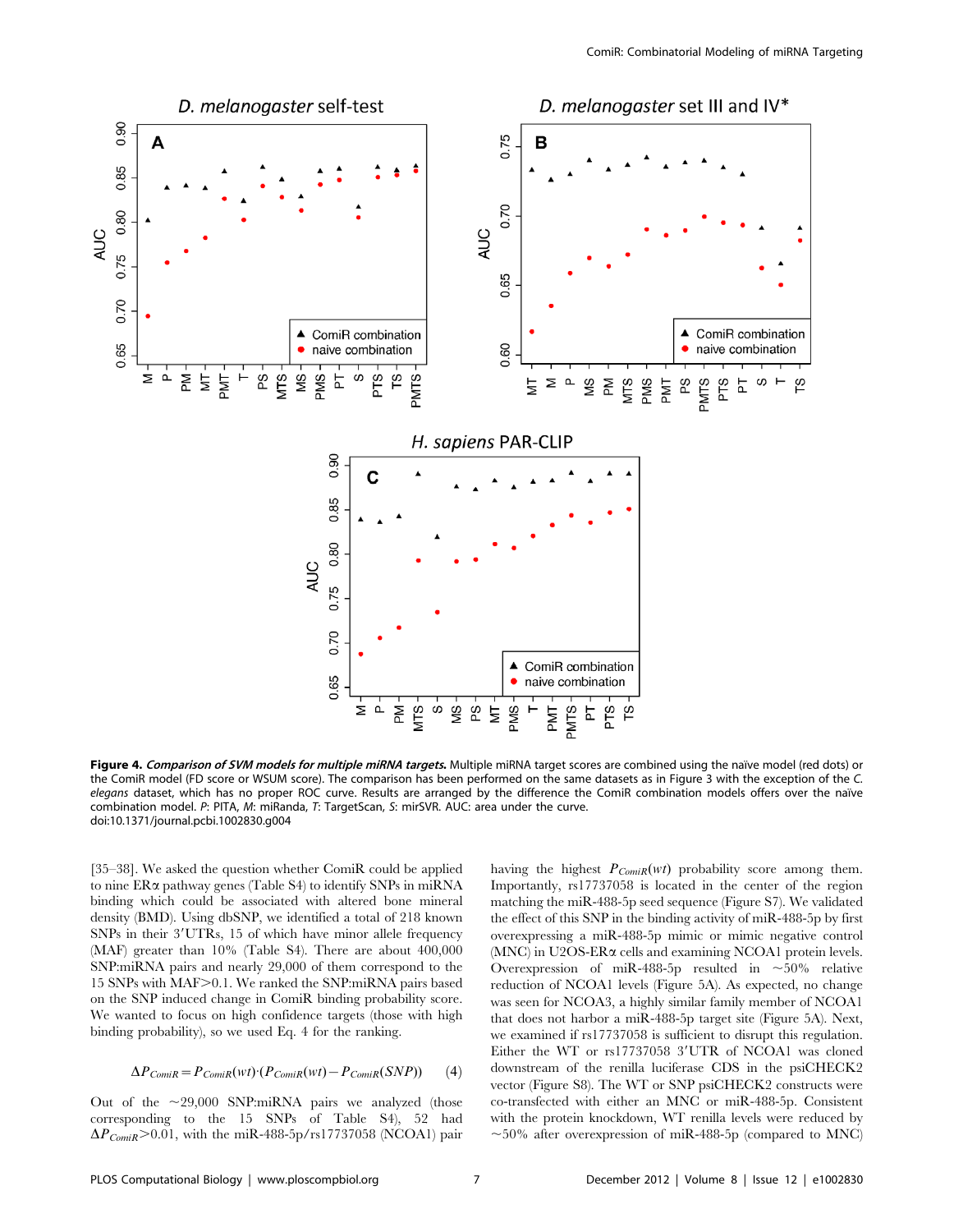

Figure 5. rs17737058 is sufficient to disrupt miR-488-5p targeting of NCOA1 (SRC-1) and it associates with BMD. (A) Western blot of U2OS-ERa cells were transfected with either a mimic negative control (MNC) or a miR-488-5p mimic miRNA. NCOA3 was used as a negative control and  $\beta$ -tubulin as a loading control. (B) U2OS-ERa cells were transfected with 100 nm of MNC or miR-488-5p mimic with 500 ng of either WT or SNP (rs17737058) psiCHECK2-renilla-NCOA1 3'UTR in combination with MNC or miR-488-5p miRNA renilla luciferase values were normalized to firefly luciferase values. \* represents p<0.05 by t-test. (C) Premenopausal women not receiving bisphosphonates or chemotherapy (known role on BMD) in the COBRA trial were genotyped for association with decreased BMD. \* p-values<0.05 comparing WT and Het+Homo BMD for each genotype by ttest. doi:10.1371/journal.pcbi.1002830.g005

(Figure 5B). However, SNP renilla showed a 30% attenuated miR-488-5p effect (Figure 5B). This indicates that the rs17737058 is sufficient to partially block the regulation of NCOA1 by miR-488-

5p.

Since NCOA1 is known to modulate the estrogenic effect in bone, we further investigated the role of this SNP in osteoporosis by examining existing GWAS data. While rs17737058 is not present in most SNP-chips, three other SNPs in the same linkagedisequilibrium (LD) block (rs719189, rs2083389, and rs9309308) are represented on the Affymetrix 100k SNP-chip used in the Framingham Heart Study bone mineral density (BMD) genomewide association study. All three SNPs are significantly associated with decreased BMD specifically in women (Table S5), but not at genome-wide significance levels so they were not included in the original publication [39]. To assess further the association between these SNPs and BMD, we genotyped for three of these NCOA1 SNPs in an independent patient cohort. We utilized germline DNA from a prospective clinical trial (COBRA) in which BMD was measured as part of a comprehensive phenotype characterization [40–42]. In support of the GWAS studies, we detected significant association between the three NCOA1 SNP and decreased BMD in premenopausal women (Figure 5C). In postmenopausal women (excluding patients taking bisphosphonates for treatment of osteoporosis as potential cofounding factor), we observed the same trend although it did not reach significance. Interestingly, examination of the postmenopausal women revealed that SNP carriers were more likely than expected to have been on bisphosphonates at the time of study (Table S6) suggesting that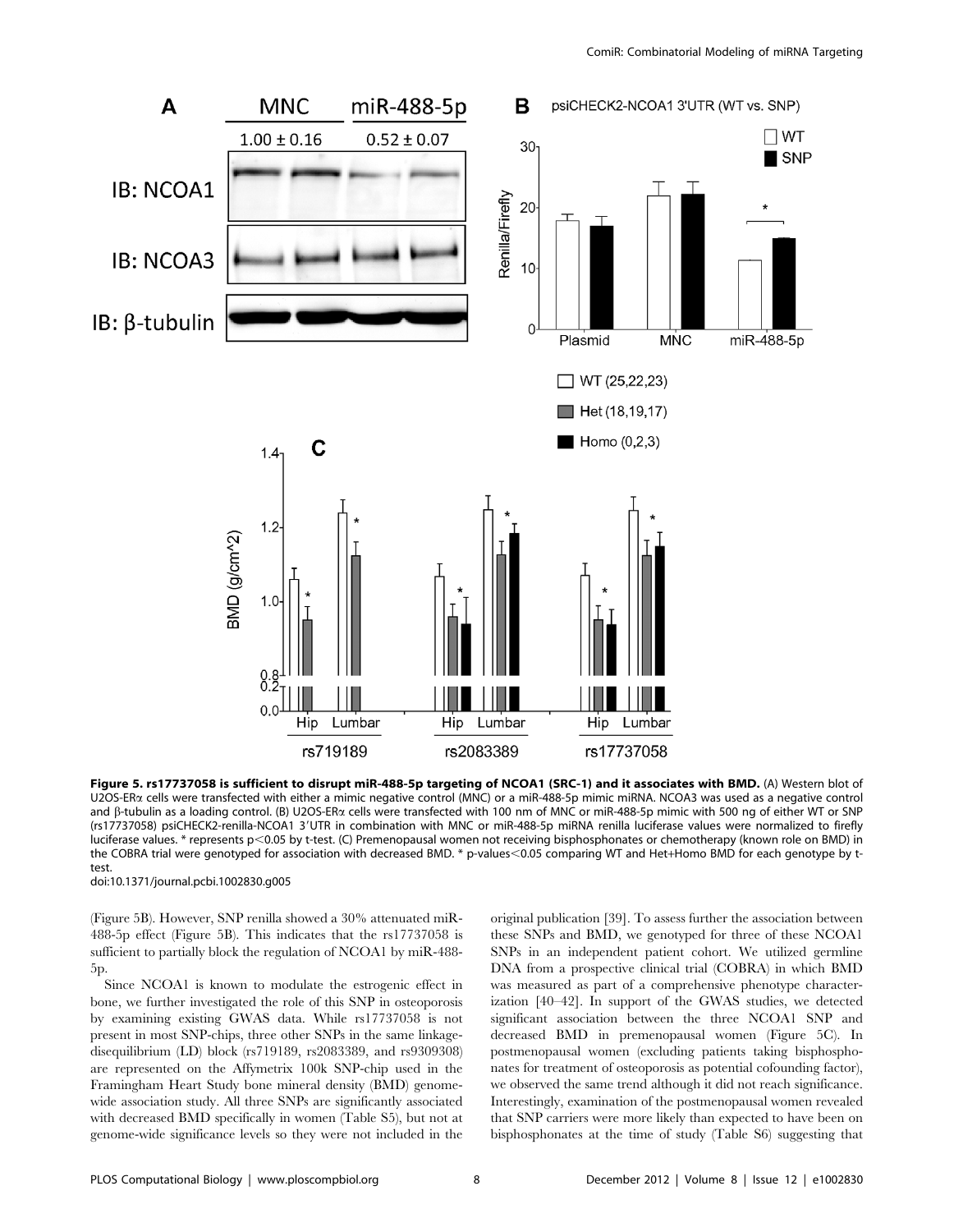women with this SNP may have an increased risk of loss of BMD. A likely explanation of these data is that SNP carriers may experience premature bone loss before menopause that is less evident after menopause onset. This may be due to the underlying function of NCOA1 as a coactivator of  $ER\alpha$  and therefore the phenotypes may be more pronounced in the presence of estrogen. Together these data indicate that rs17737058 can be associated with decreased BMD likely through the disruption of miR-488-5p regulation of NCOA1. However, further experimentation with animal models is required to prove this association. Thus, we showed that applying ComiR to the ER pathway resulted in the identification of a SNP in a miRNA:mRNA pair with clinical significance in hormone response in bone.

#### Discussion

In this study we presented a new method that advances the miRNA target prediction field in two key areas. One, it considers the quantitative effect of miRNA expression in target occupancy using a new thermodynamic model; and two, it quantitatively evaluates and combines the effect of target sites of multiple miRNAs on a given mRNA. We showed that our methodology improves the efficiency of popular target prediction algorithms as well as the overlap of their target datasets. Combining these improved predictions in a single probabilistic score (via SVM methodology) resulted in a new algorithm, ComiR, which when trained on Drosophila AGO1-IP data, it efficiently predicted targets of the differentially expressed set of miRNAs in Drosophila, C. elegans and human.

By design, ComiR models the combinatorial effect of multiple miRNAs on a given mRNA. Thus, we expect that it will perform better in real-life examples, where multiple miRNAs are differentially expressed between two conditions. It is noteworthy that ComiR was proven to be more sensitive than any single tool. We attribute this to the nature of the SVM and the ComiR scoring system, which can elevate the targeting potential of a moderate affinity target predicted by any given tool if the miRNA is expressed in very high levels or if the mRNA contains multiple targets of this miRNA. Interestingly, TargetScan performed better than the other three algorithms and was competitive to ComiR on the single plotted point. However, ComiR remained the best of the algorithms tested. In addition, without evolutionary conservation TargetScan returns a binary outcome (target/no target) that does not allow for a threshold choice or for a scoring-based ranking of SNPs. The only exception is the human targets, where it provides a context score, which takes into consideration various features. Even in this case, ComiR was significantly more accurate in the human CLIP data and its better performance in terms of AUC was mostly in the region of high to medium false positive rate (Figure S3B). In any case, given the recent challenges of the assumption of evolutionary conservation of miRNA genes [43,44] and their targets [45], methods that do not depend on evolutionary conservation may be proven a nice complement to the existing methods that do. Finally, in the high sensitivity area all algorithms seem to perform similarly, especially TargetScan and mirSVR. Notably, the SVM combination of TargetScan and mirSVR has the smallest improvement of ComiR vs. naïve combination of targets on this and the external Drosophila dataset (Figure 4).

Silencing of miRNAs is usually considered a milder perturbation in the cell than the one caused by transfection, because the transfected miRNAs that are introduced en masse in the cell create a challenge to the capacity of the miRNA loading machinery [30]. There are currently no data to facilitate modeling of the miRNA affinity to the mRISC complex. So, although the transfection experiments were not the ideal test bed for ComiR, it was still proven to be more sensitive than the other four algorithms.

We also showed that the ComiR score could be used to predict the effect of SNPs in single miRNA targets. Ideally, SNP and miRNA expression information should be obtained from the same individuals. We expect that such data will be routinely collected in the future. As a test case in this paper we analyzed the 3'UTR SNPs reported in dbSNP for the  $ER\alpha$  pathway genes without having the benefit of knowing the miRNA expression levels. Based on ComiR top prediction, we postulated that miR-488-5p regulates NCOA1 and that rs17737058 reduces this regulatory effect. Since NCOA1 has a known role in maintaining BMD [35,36,38], we examined rs17737058 for an effect on BMD. Indeed, we found that this SNP was significantly associated with decreased BMD in two independent datasets. These results are strengthened by the observation that postmenopausal women carrying the SNP are more likely to be prescribed bisphosphonates than expected. This represents a rarely found example of a SNP disrupting a miRNA target site that results in a verified clinical phenotype. Interestingly, the clinical effect seems to be most evident in premenopausal women. We note that the FHS study was composed of two cohorts: the 'Original Cohort'  $(n = 159)$ women, mean age  $77.5$ ) and the 'Offspring Cohort' (n = 487 women, mean age 58.5) and the latter had three times more samples than the former. The other sub-studies within the osteoporosis GWAS meta-analysis [46] focused on older individuals, which might explain the failure to detect this association. Regardless, our data suggest that this SNP may identify premenopausal women at risk of osteoporosis and it should be considered a top candidate for further study and future development of personalized medicine therapeutic approaches. This is an important application of ComiR, because the identification of DNA sequence variants with a mechanistic functional role is becoming essential for the development of personalized medicine strategies.

Notably, PITA and miRanda ranked the SNP very far down the list (their score didn't practically change between wild-type and SNP sequence), mirSVR did not predict the pair, and TargetScan predicted the change but it offered no ranking. So, although in this case the lack of appropriate data did not allow us to take advantage of the full ComiR capabilities, it still provided a straightforward quantitative way to rank the SNPs affecting miRNA:mRNA interactions. We expect that in the future, when genotype and gene and miRNA expression data will be routinely collected from the same individuals, ComiR will be invaluable in identifying and ranking germline SNPs and somatic mutations that are associated to the disease.

In summary, ComiR, the novel miRNA target prediction method we presented here, solves two important problems that hinder miRNA target prediction and offers a quantitative way to rank SNPs associated to miRNA binding. To our knowledge, this is the first algorithm that models the detailed thermodynamic interactions of miRNA binding dynamics in a cell and incorporates the quantitative effect of miRNA expression on multiple targets of multiple miRNA genes on the same mRNA. ComiR is by no means perfect. miRNA targeting is a complicated procedure and many characteristics still remain unknown. mRNA cellular localization or association with various RNA-binding proteins may influence miRNA binding. Interplay between miR-328 and RNA binding proteins has been previously reported [47], but the data are still scarce to allow for efficient modeling. RNA folding can also play an important role in miRNA targeting as it appears to do in other biological phenomena [48]. New high-throughput datasets will become available in the future and help elucidate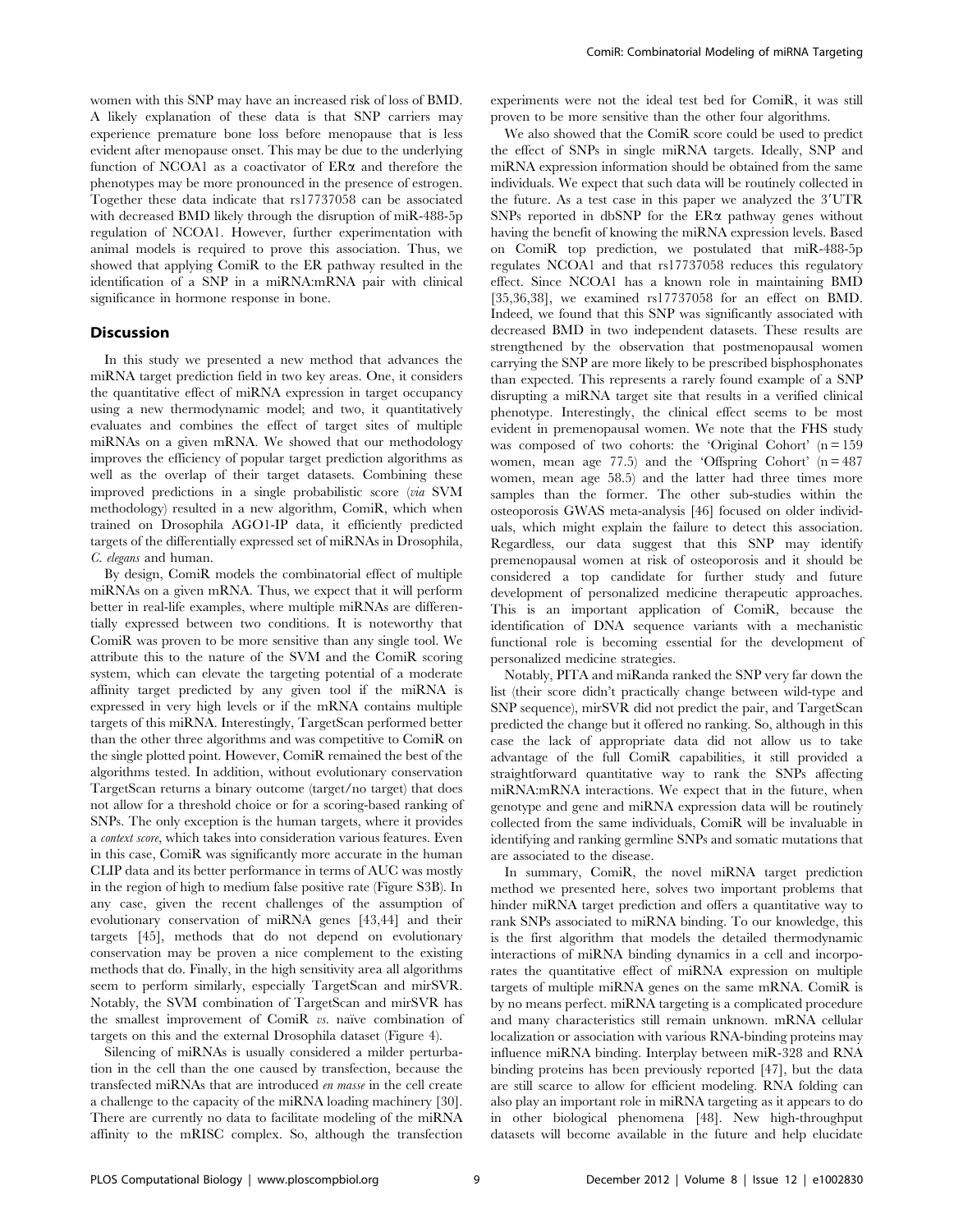these interactions. In that respect, ComiR is the first step towards a more complete modeling of miRNA:mRNA interactions, which is expected to be improved further as more types of high-throughput data become available.

#### Materials and Methods

#### Training and test data sets

3'UTR sequences. All the 3'UTR sequences used to implement our algorithm were selected from Ensembl.org. When the database contains more than one 3'UTR sequence for the same Ensembl ID, the longest sequence was selected. We considered only the 3'UTR sequences with at least 50 bases. In Table S7 we summarize the total number of genes and miRNAs considered for each analyzed species.

Drosophila melanogaster training and test data set. The primary data for the training set was obtained from the recent study [22]. Briefly, the authors performed an improved Ago1 IP protocol, identifying hundreds of miRNA targets in S2 cells of Drosophila melanogaster (fly). The resultant Ago1 IP data was compared with Ago1 depletion experiments [49] and less than 1/3 overlap was found between the mRNAs identified by the two experiments. Consequently, they divided mRNAs in the four sets schematized in Table S8. Set I is our positive training set consisting of 142 mRNAs who were bound to Ago1 and upregulated following Ago1 depletion. Set IV contained the negative examples, consisting of the mRNAs that were not bound to Ago1, their expression remained unchanged following Ago 1 depletion, and have no predicted target sites [22,50]. From Set IV we selected the 142 most highly expressed mRNAs to be our balanced negative training set. The identities and the expression values of the 28 miRNAs that had at least 50 reads in the S2 cells [23] were used in the ComiR input. The mRNA test set was composed of Set III, as positive examples, and the remaining genes in Set IV as negative examples. These datasets are not expected to be perfect positive or negative datasets. For example, Set III will contain mRNAs that were bound to Ago at low (undetectable) levels; but it will also contain secondary affected mRNAs (e.g., targets of TFs that were targeted by miRNAs). Also, the remaining Set IV genes are expressed at lower levels than those in the training set. For those reasons we expect this testing set to be noisier, but it is the best available we have to an external dataset.

C. elegans AIN IP test set. In Ref. [51], the authors use AIN-1 and AIN-2 IP in a mixed stage population of C. elegans followed by microarray analysis to identify potential miRNA targets. To test our approach on a C. elegans data set, we considered the list of 49 miRNA expressed with at least 50 reads in the cells [51] and the lists of mRNAs that were IP enriched in AIN-1 and AIN-2 IP. We use, as positive test set, the list of  $568 \frac{3 \text{'UTRs}}{3}$  of genes that were enriched in both AIN-1 and AIN-2 IP (set AIN1 and AIN2). Zhang et al. [51] only list the IP enriched mRNAs in AIN-1 and AIN-2 IP, so there is insufficient information to construct a negative test set with available data.

H. sapiens PAR-CLIP test set. Hafner et al [25] have published a PAR-CLIP (Photoactivitable-Ribonucleoside-Enhanced Crosslinking and Immunoprecipitation) dataset. RNAbinding proteins (RBPs) or ribonucleoprotein complexes (RNPs) were isolated in human embryonic kidney 293 cells (hek293). To facilitate crosslinking, transcripts of cultured cells were incorporated with 4-thiouridine (4SU) and RNA bound RBP binding sites were recorded by scoring for thymidine (T) to cytidine (C) transitions in the sequenced cDNA [25]. Region of about 41 nt, centered over these predominant T to C transitions were extracted. These Crosslink-Centered Regions (CCRs) constituted of clusters formed by at least 5 PAR-CLIP sequence reads and contained more than 20% T to C transitions [25]. To obtain evidence that CCRs contain functional miRNA binding sites, they blocked the 27 top expressed miRNAs in hek293 cells, and measured the change in mRNA expression.

We constructed our positive test set by considering all the 591 genes with at least one CCR located in the 3' UTR of the gene and with a fold change after the 27 miRNA knockdown greater than  $0.1$ . We only considered those genes for which  $3'UTR$ sequence is available. We constructed the corresponding negative test set by choosing the same number of genes within the genes without CCRs lying in the 3' UTR sequence, taking the ones with the highest average expression in untreated hek293 cells.

Human let-7d and/or miR-30b transfection. Human fetal lung fibroblasts (Lonza) were transfected with 100 nM let-7d precursor and/or miR-30b precursor (Ambion, Austin, TX). The results were compared to transfections with a negative control. 24 hours after transfection, RNA was isolated with the miRNeasy mini kit (Qiagen, Valencia). RNA quantity and quality were determined by NanoDrop and by Bioanalyzer (Agilent Technologies). Labeling was performed using the Agilent Low RNA Input Linear Amplification Kit PLUS, one color (5184–3523, Agilent Technologies) as per the manufacturer's instructions. Briefly, double-stranded cDNA was synthesized with an oligo(dT) primer, which later acts as a template for cRNA synthesis using T7 RNA polymerase. After verifying labeling efficiency, the Cy3 labeled cRNA was hybridized onto Agilent Whole Human Genome 4644K arrays (G4112F, Agilent Technologies), with five replicates per each condition, washed and scanned using Agilent Microarray Scanner. Data files were obtained using Agilent Feature Extraction software version 9.5.3, data was cyclic lowess normalized and differentially expressed genes were identified using Significance Analysis of Microarrays (SAM) (http://www-stat.stanford.edu/  $\sim$ tibs/SAM). A q-value of 5 that corresponds to a false discovery rate (FDR) of 5% was set as the threshold for significance.

#### ComiR application in identifying disease-related SNPs

SNPs in estrogen receptor (ER) pathway genes. SNPs in the 3'UTR sequence of NCOA1 were downloaded from the dbSNP database (human build 135) (Table S4). We considered the reference 3'UTR sequence (ref sequence) and 3'UTR containing each of the SNPs as separate sequences (SNP sequence). Each of these was analyzed with ComiR for potential binding differences for each of the known human miRNA genes (miRBase v. 18).

Assessing the effect of rs17737058 in miRNA targeting. To ensure that NCOA1 is indeed a target of miR-488-5p we overexpressed a miR-488-5p mimic to observe any changes in NCOA1 protein levels. The U2OS estrogen receptor-a stably transfected osteosarcoma cell line (U2OS-ER $\alpha$ : previously described, see [52–54]) were cultured in DMEM/F12 phenol redfree medium in 10% CSS and transfected with 50 nM of either a miRNA mimic negative control (MNC: CN-001000-01, Dharmacon) or a miR-488-5p mimic (488\*: C-300748-05, Dharmacon) using Lipofectamine 2000 (Invitrogen) following the manufacturer's instructions. At  $\sim$  48 h following transfection, cells were harvested for western blot analysis. Antibodies used are as follows: anti-SRC-1 (128E7) (Cell Signaling: 2191S) and anti-a-tubulin (Sigma: T9026). To establish that rs17737058 is sufficient to disrupt miR-488-5p regulation of NCOA1 the wild-type  $3'UTR$ of NCOA1 was cloned from MCF-7 cells to the multiple cloning site 3' of *renilla* in the psiCHECK2 vector. Importantly, firefly luciferase is included in this vector under a separate promoter/ polyA site and was used as a transfection control. Site directed mutagenesis was performed to generate the rs17737058 SNP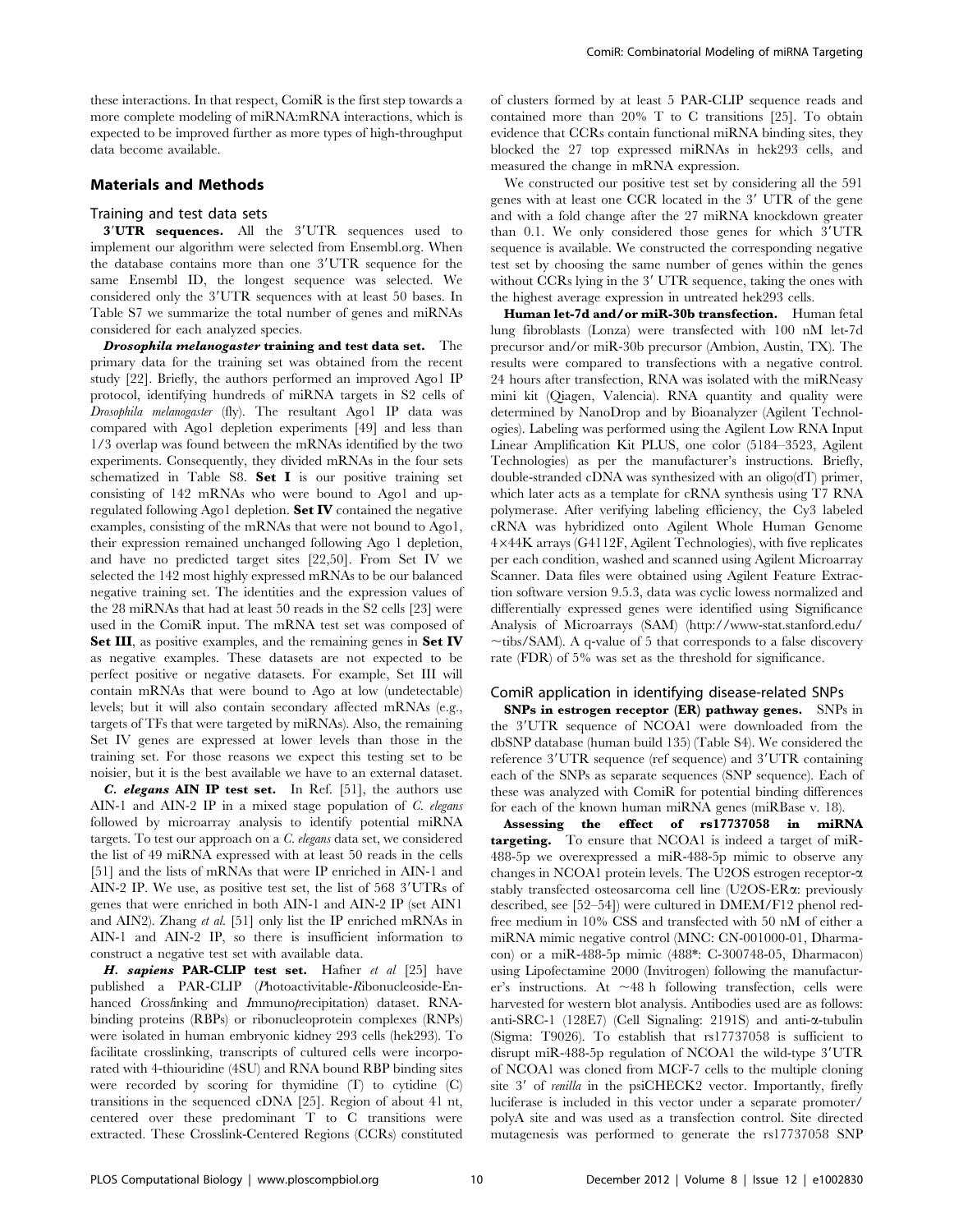construct. U2OS-ERa cells were transfected with 500 ng of either WT or SNP version of this construct with 100 nM of either a MNC or miR-488-5p mimic miRNA using Dharmafect Duo transfection reagent following the manufacturer's instructions. Cells were lysed  $\sim$ 36 hours post-transfection and renilla/firefly luciferase activity was measured using the Dual Luciferase Assay System (Promega). Renilla activity was normalized to firefly luciferase.

Association of rs17737058 with decreased BMD. Since rs17737058 is not represented on most SNP-chips, we identified its linkage-disequilibrium (LD) block using HapMap-CEU data in the Genome Variation Server (GVS). This revealed a block of 28 SNPs in high LD with rs17737058. Three of these SNPs (rs2083389, rs719189, and rs9309308) are represented on the Affymetrix 100k SNP-chip used in the Framingham Heart Study (FHS) bone mineral density (BMD) study [39] downloaded from The Database of Genotype and Phenoptypes (dbGaP). Within this dataset, all SNPs specifically within NCOA1  $(n = 7)$  were examined for an association with decreased BMD. Three of these SNPs were then genotyped with predesigned Taqman assays (Applied Biosystems) using germline DNA from a prospective tamoxifen breast cancer clinical trial, through the Consortium on Breast Cancer Pharacogenomics (COBRA) previously described (www.ClinicalTrials.gov; NCT0022893) [40]. This trial was designed to measure the effects of tamoxifen on various surrogates of estrogen activity. Only the baseline BMD tests performed before the administration of tamoxifen were used for the verification analysis. BMD was measured by standard dual-energy X-ray absorptiometry (DXA) scans, and the data have been deposited on http://www.pharmgkb.org with the accession ID PS207749 [55].

#### Data access

The microarray data described in this work are deposited in the Gene Expression Omnibus database (GEO acc no.: GSE38530). A public web server for ComiR is available from the laboratory's web page: http://www.benoslab.pitt.edu/comir/.

#### Supporting Information

Figure S1 Distributions of the number of binding sites identified on downregulated genes in the transfection and co-transfection experiments. Binding sites identified on genes downregulated only in the miR-30b transfection (red bars), only in the let-7d transfection (yellow bars), only in the cotransfection experiment (black bars), or in all three experiments (green bars). (PDF)

Figure S2 Species-specific score characteristics of four target prediction tools. Density distribution of (A) the binding energy of all the binding sites as calculated with miRanda, (B) the interaction energy (ddG) os all the binding sites as calculated by PITA, (C) all the mirSVR scores of the conserved predicted target sites, and (D) the number of binding sites predicted by TargetScan. Red: D. melanogaster; green: C. elegans; blue: H. sapiens.  $(IPG)$ 

Figure S3 Additional ROC curves. (A) Leave-one-out-crossvalidation (LOOCV) for the Drosophila AGO1 IP training dataset and (B) ROC curves include the context score of TargetScan for the human CLIP data. (PDF)

Figure S4 Precision-recall curves for the three datasets. Results presented for the two Drosophila AGO1 IP datasets (selftest and external dataset) and the independent human PAR-CLIP dataset plotted in Figure 3. The C. elegans dataset was omitted since it did not have negative examples. (PDF)

Figure S5 Analysis of the PAR-CLIP CCR data. ECDF of the change in expression after blocking the top 27 miRNAs of the mRNAs containing at least one CCR in the 3' UTR sequence. Predictions are made by restricting the binding site searching on the CCR sequences. Lower deciles refer to higher probability to be a target. Genes are grouped in deciles respect to (A) ComiR with normalized scores, (B) ComiR with scores normalized by mean, (C) miRanda, and (D) PITA target prediction scores. In case of (E) mirSVR scores and (F) TargetScan scores, genes are divided in two groups, i.e. genes with and without seed's matching. (PDF)

Figure S6 Comparison of SVM models for multiple miRNA targets. Multiple miRNA target scores are combined using the naïve model (red dots) or the ComiR model (FD score or COMB score). The comparison has been performed on the same datasets as in Fig. 3 with the exception of the C. elegans dataset, which has no proper AUC curve. The tool combinations are ordered by ComiR score combination performance. P: PITA, M: miRanda, T:TargetScan, S: mirSVR. AUC: area under the curve. (PDF)

Figure S7 Linkage disequilibrium in NCOA1 reveal potential function SNP driving BMD association. Linkage disequilibrium  $(LD) r<sup>2</sup>$  values were calculated using HapMap-CEU data using the Genome Variation Server (GVS). Arrows represent the two SNPs (rs719189, rs2083389) associated with decreased BMD in the FHS study. SNPs are arranged by LD bins represented by solid black horizontal lines. Both rs719189 and rs2083389 are found in the same LD bin with an additional 20 other SNPs at an average frequency of 21%. SNP rs number in green: synonymous, orange:  $3'UTR$ . \* represent SNPs where  $r^2$ values for all SNPs within a given bin are greater than 0.8. (PDF)

Figure S8 Renilla luciferase construct. NCOA1 3'UTR was cloned into psiCHECK2 behind the renilla CDS. (PDF)

Table S1 Regression Coefficient resulting from a backward elimination of coefficient in the regression equation. The ''selected genes'' set contains the genes that were down regulatedin the co-transfection experiment (miR-30b and let-7d) only, and not in the single transfection experiments.  $NC = not$ calculated (because eliminated from the model). (XLSX)

Table S2 PAR-CLIP H.sapiens ecdf analysis details. For each considered target prediction tool (ComiR, miRanda, PITA, TargetScan and mirSVR) we report the mean, the standard deviation of the mean (sdm), the number of genes, the pvalue (pKS) and D value (dKS) of the KS test, and the W rank test pvalue (pW) of each decile (or group) of genes. Genes containing CCRs in the 3'UTR sequence are grouped by deciles with respect to their binding score for the considered target prediction tool. KS test and W rank test are performed by comparing each decile or group of genes with the reference set composed by genes that don't contain CCR in the  $3'UTR$  sequence. Columns B–F contain results obtained by restricting the binding site search on CCR. Columns G–K contain the results obtained by analyzing the complete 3'UTR sequence.

(XLSX)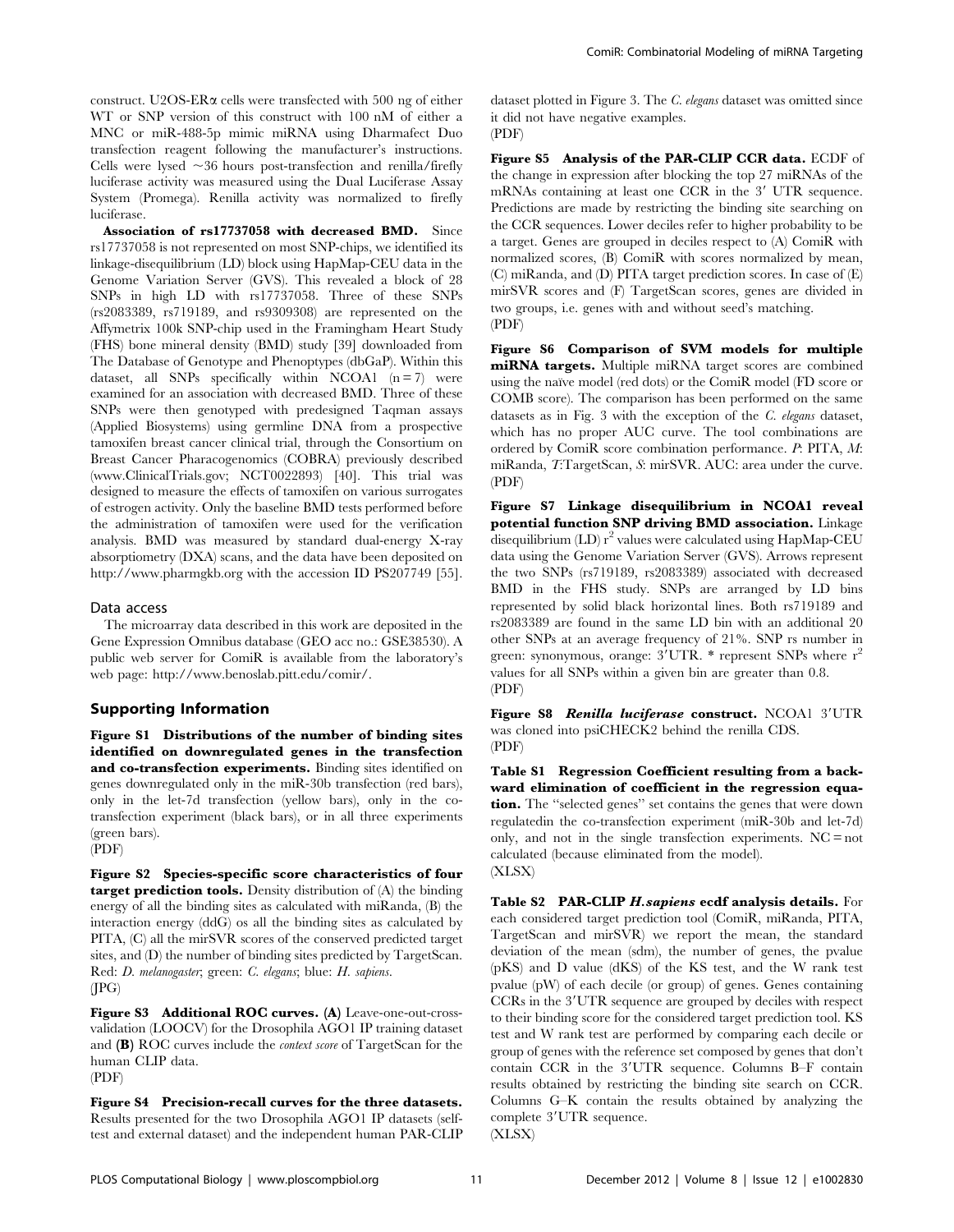Table S3 Comparison of ComiR to TargetScan and PITA on the let-7d/miR-30b transfection and co-transfection datasets. Performance was measured on the set of down-regulated genes in each experiment.

(XLSX)

Table S4 Information about SNPs examined as potentially altering miRNA targets. ER pathway genes, number of SNPs in their 3'UTRs and common SNPs detected in their 39UTRs. MAF: Minor Allele Frequency (as reported in dbSNP NCBI database)

(XLSX)

Table S5 SNPs in NCOA1 associate with decreased BMD. Due to the known role of NCOA1 in maintaining bone mineral density, data from the Framingham Heart Study (FHS) bone mineral density study was specifically examined for NCOA1 SNP associations with decreased BMD. Shown in the table are 2/ 6 SNPs within NCOA1 that show significant association with decreased BMD by either Familial Based Association Testing analysis (FBAT) or by Generalized Estimating Equations (GEE). P-values shown have been Bonferroni adjusted for 6 tests (based on 6 SNPs in NCOA1 represented in the SNP-chip used in this study). Other SNPs in NCOA1 not associated with decreased BMD and their MAFs are: rs2165739 (0.50), rs6724282 (0.05), rs6759706 (0.06), rs1992499 (0.4). MAF: minor allele frequency. (XLSX)

Table S6 Postmenopausal NCOA1 SNP carriers are more likely to be treated with bisphosphonates. At time of study, more postmenopausal women with rs17737058 were found to be on bisphosphonates than expected by chance. No premenopausal women were on bisphosphonates at baseline.

#### References

- 1. Bartel DP (2004) MicroRNAs: genomics, biogenesis, mechanism, and function. Cell 116: 281–297.
- 2. Lee I, Ajay SS, Yook JI, Kim HS, Hong SH, et al. (2009) New class of microRNA targets containing simultaneous 5'-UTR and 3'-UTR interaction sites. Genome Res 19: 1175–1183.
- 3. Wang XW, El Naqa IM (2008) Prediction of both conserved and nonconserved microRNA targets in animals. Bioinformatics 24: 325–332.
- 4. Yousef M, Jung S, Kossenkov AV, Showe LC, Showe MK (2007) Nave Bayes for microRNA target predictionsmachine learning for microRNA targets. Bioinformatics 23: 2987–2992.
- 5. Friedman RC, Farh KKH, Burge CB, Bartel DP (2009) Most mammalian mRNAs are conserved targets of microRNAs. Genome Res 19: 92–105.
- 6. Rusinov V, Baev V, Minkov IN, Tabler M (2005) MicroInspector: a web tool for detection of miRNA binding sites in an RNA sequence. Nucleic Acids Res 33: W696–W700.
- 7. Betel D, Wilson M, Gabow A, Marks DS, Sander C (2008) The microRNA.org resource: targets and expression. Nucleic Acids Res 36: D149–D153.
- 8. Maragkakis M, Alexiou P, Papadopoulos GL, Reczko M, Dalamagas T, et al. (2009) Accurate microRNA target prediction correlates with protein repression levels. BMC Bioinformatics 10: 295.
- 9. Kim SK, Nam JW, Rhee JK, Lee WJ, Zhang BT (2006) miTarget: microRNA target gene prediction using a support vector machine. BMC Bioinformatics 7: 411.
- 10. Krek A, Grun D, Poy MN, Wolf R, Rosenberg L, et al. (2005) Combinatorial microRNA target predictions. Nature Genetics 37: 495–500.
- 11. Miranda KC, Huynh T, Tay Y, Ang YS, Tam WL, et al. (2006) A pattern-based method for the identification of MicroRNA binding sites and their corresponding heteroduplexes. Cell 126: 1203–1217.
- 12. Rehmsmeier M, Steffen P, Hochsmann M, Giegerich R (2004) Fast and effective prediction of microRNA/target duplexes. Rna-a Publication of the Rna Society 10: 1507–1517.
- 13. Kertesz M, Iovino N, Unnerstall U, Gaul U, Segal E (2007) The role of site accessibility in microRNA target recognition. Nature Genetics 39: 1278–1284.
- 14. Hammell M, Long D, Zhang L, Lee A, Carmack CS, et al. (2008) mirWIP: microRNA target prediction based on microRNA-containing ribonucleoproteinenriched transcripts. Nat Methods 5: 813–819.
- 15. Hua YJ, Tang ZY, Tu K, Zhu L, Li YX, et al. (2009) Identification and target prediction of miRNAs specifically expressed in rat neural tissue. BMC Genomics 10: 214.

Although no significant BMD difference was seen between WT/ SNP postmenopausal individuals, this is consistent with SNP carriers having increased clinical indications for bisphosphonates. (XLSX)

Table S7 Databases used and number of considered genes.

#### (XLSX)

Table S8 Sets of genes detected by comparing AGO1 IP and AGO1 depletion experiments. We include the number of genes detected by Hong et al and the number of used 3'UTR sequences

(PDF)

Text S1 Detailed description of ComiR implementation and other supporting information. (PDF)

#### Acknowledgments

The authors would like to acknowledge the contributions of the COBRA team (PIs: Drs Dan Hayes, University of Michigan, David Flockhart, Indiana University, and Vered Stearns, Johns Hopkins Medical School) and especially those of Dr Todd Skaar (Director of Genotyping Core). We also like to thank Dr. Joseph Ayoob for suggestions and for helping us with the editing of the text.

#### Author Contributions

Conceived and designed the experiments: CC RH NK GDS SO PVB. Performed the experiments: CC RH LH KVP. Analyzed the data: CC RH AA ASB NK SO PVB. Contributed reagents/materials/analysis tools: CC MB NK SO. Wrote the paper: CC RH MB NK GDS SO PVB.

- 16. Arvey A, Larsson E, Sander C, Leslie CS, Marks DS (2010) Target mRNA abundance dilutes microRNA and siRNA activity. Mol Syst Biol 6: 363.
- 17. Huang JC, Babak T, Corson TW, Chua G, Khan S, et al. (2007) Using expression profiling data to identify human microRNA targets. Nat Methods 4: 1045–1049.
- 18. Muniategui A, Nogales-Cadenas R, Vazquez M, Aranguren XL, Agirre X, et al. (2012) Quantification of miRNA-mRNA interactions. PLoS ONE 7: e30766.
- 19. Jayaswal V, Lutherborrow M, Ma DD, Yang YH (2011) Identification of microRNA-mRNA modules using microarray data. BMC Genomics 12: 138.
- 20. Saunders MA, Liang H, Li WH (2007) Human polymorphism at microRNAs and microRNA target sites. Proc Natl Acad Sci U S A 104: 3300–3305.
- 21. Sethupathy P, Collins FS (2008) MicroRNA target site polymorphisms and human disease. Trends Genet 24: 489–497.
- 22. Hong X, Hammell M, Ambros V, Cohen SM (2009) Immunopurification of Ago1 miRNPs selects for a distinct class of microRNA targets. Proceedings of the National Academy of Sciences of the United States of America 106: 15085–15090.
- 23. Ruby JG, Stark A, Johnston WK, Kellis M, Bartel DP, et al. (2007) Evolution, biogenesis, expression, and target predictions of a substantially expanded set of Drosophila microRNAs. Genome Res 17: 1850–1864.
- 24. Chi SW, Zang JB, Mele A, Darnell RB (2009) Argonaute HITS-CLIP decodes microRNA-mRNA interaction maps. Nature 460: 479–486.
- 25. Hafner M, Landthaler M, Burger L, Khorshid M, Hausser J, et al. (2010) Transcriptome-wide identification of RNA-binding protein and microRNA target sites by PAR-CLIP. Cell 141: 129–141.
- 26. Kertesz M, Iovino N, Unnerstall U, Gaul U, Segal E (2007) The role of site accessibility in microRNA target recognition. Nat Genet 39: 1278–1284.
- 27. Enright AJ, John B, Gaul U, Tuschl T, Sander C, et al. (2003) MicroRNA targets in Drosophila. Genome Biol 5: R1.
- 28. Lewis BP, Burge CB, Bartel DP (2005) Conserved seed pairing, often flanked by adenosines, indicates that thousands of human genes are microRNA targets. Cell 120: 15–20.
- 29. Betel D, Koppal A, Agius P, Sander C, Leslie C (2010) Comprehensive modeling of microRNA targets predicts functional non-conserved and non-canonical sites. Genome Biol 11: R90.
- 30. Khan AA, Betel D, Miller ML, Sander C, Leslie CS, et al. (2009) Transfection of small RNAs globally perturbs gene regulation by endogenous microRNAs. Nat Biotechnol 27: 549–555.
- 31. Zhao Y, Granas D, Stormo GD (2009) Inferring binding energies from selected binding sites. PLoS Comput Biol 5: e1000590.